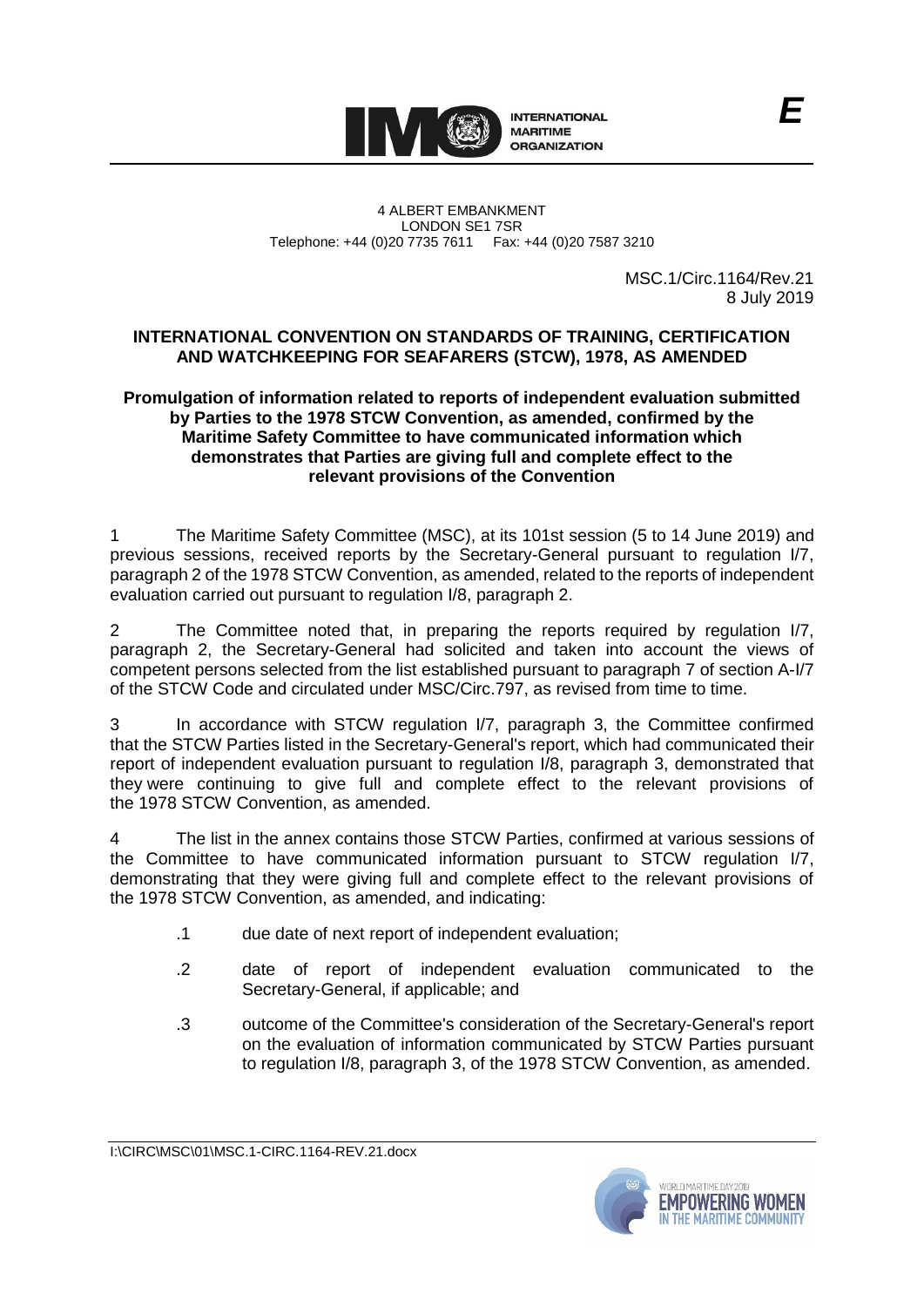5 As the process of communicating and evaluating information related to reports of independent evaluation is continuing, the list in the annex may be updated at subsequent sessions.

6 The Committee draws the attention of maritime administrations, shipowners, ship operators and managers, shipmasters and other parties concerned to the following:

- .1 not all of the STCW Parties listed in the annex provide seafarer training, and some of those Parties listed may only provide a limited range of training; and
- .2 the fact that a Party is listed in the annex does not relieve those concerned of their obligations under the 1978 STCW Convention, as amended.

\*\*\*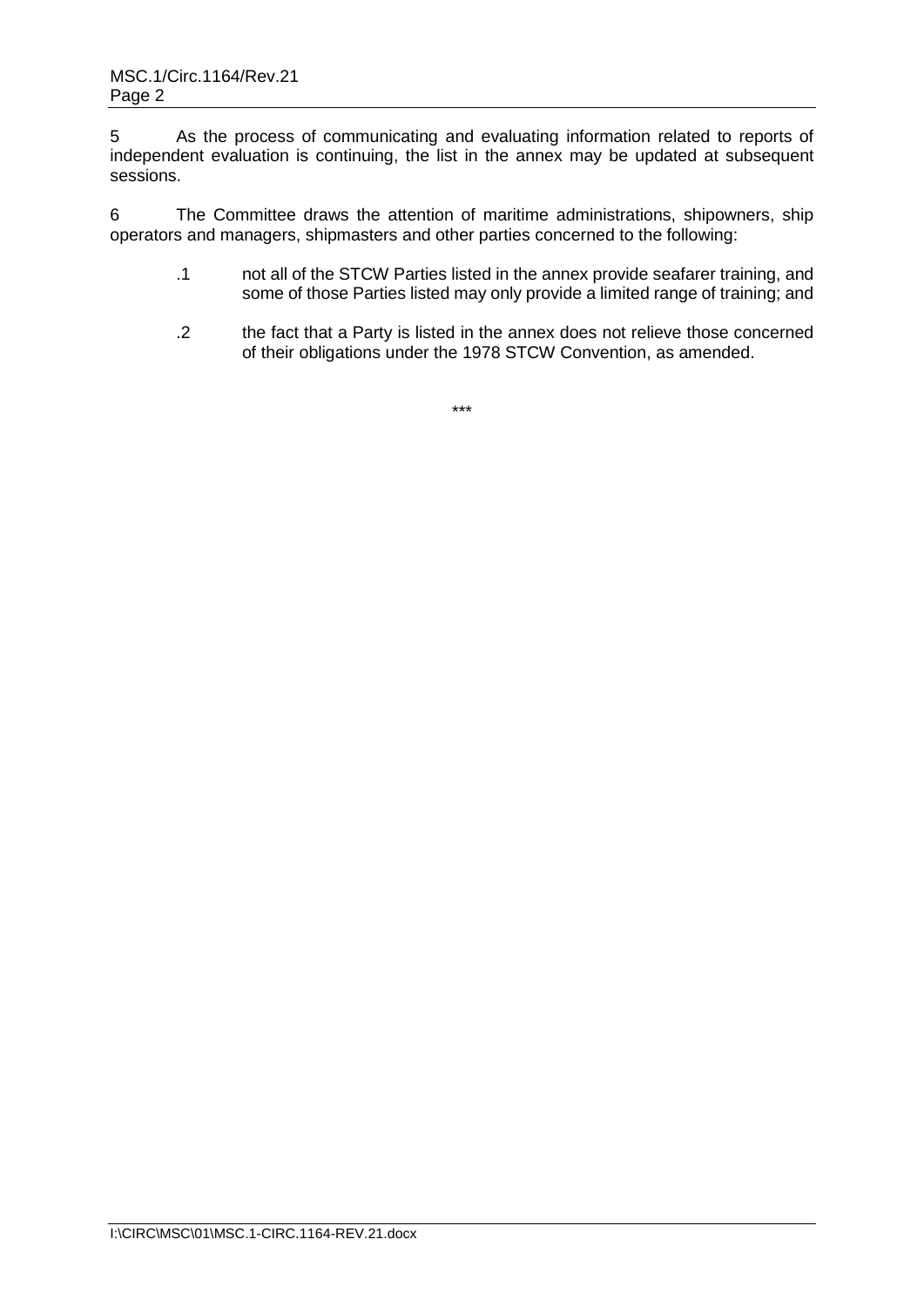## **ANNEX**

## **PROMULGATION OF INFORMATION RELATED TO REPORTS OF INDEPENDENT EVALUATION SUBMITTED BY PARTIES TO THE 1978 STCW CONVENTION, AS AMENDED, CONFIRMED BY THE MARITIME SAFETY COMMITTEE TO HAVE COMMUNICATED INFORMATION WHICH DEMONSTRATES THAT PARTIES ARE GIVING FULL AND COMPLETE EFFECT TO THE RELEVANT PROVISIONS OF THE CONVENTION**

| <b>Confirmed</b><br><b>STCW Party*</b><br>(regulation I/7) | Independent evaluation (regulation I/8)                                          |                                                                   |                         |
|------------------------------------------------------------|----------------------------------------------------------------------------------|-------------------------------------------------------------------|-------------------------|
|                                                            | Due date of next report to<br>be communicated to the<br><b>Secretary-General</b> | Date report<br>communicated to<br>the<br><b>Secretary-General</b> | <b>Confirmed by MSC</b> |
| Albania                                                    | 07/07/2018                                                                       |                                                                   |                         |
| Algeria <sup>1</sup>                                       | 21/04/2014                                                                       | 21/04/2009                                                        | ✓                       |
| Antigua and Barbuda <sup>1</sup>                           | 04/01/2015                                                                       | 04/01/2010                                                        | ✓                       |
| Argentina <sup>6</sup>                                     | 15/06/2020                                                                       | 15/06/2015                                                        | ✓                       |
| Australia <sup>6</sup>                                     | 24/11/2019                                                                       | 24/11/2014                                                        |                         |
| Azerbaijan <sup>6</sup>                                    | 02/06/2020                                                                       | 02/06/2015                                                        | ✓                       |
| Bahamas (the) <sup>1</sup>                                 | 10/05/2015                                                                       | 10/05/2010                                                        | ✓                       |
| Bahrain <sup>1</sup>                                       | 23/03/2017                                                                       | 23/03/2012                                                        | ✓                       |
| Bangladesh <sup>1</sup>                                    | 24/03/2020                                                                       | 24/03/2015                                                        | ✓                       |
| <b>Barbados</b>                                            | 30/09/2010                                                                       | 30/09/2005                                                        | ✓                       |
| Belgium <sup>1</sup>                                       | 03/02/2014                                                                       | 03/02/2009                                                        |                         |
| Belize                                                     | 27/07/2009                                                                       | 27/07/2004                                                        | ✓                       |
| Brazil <sup>6</sup>                                        | 05/06/2019                                                                       | 05/06/2014                                                        |                         |
| Brunei Darussalam                                          | 01/11/2010                                                                       | 01/11/2005                                                        |                         |
| Bulgaria <sup>6</sup>                                      | 04/01/2022                                                                       | 04/01/2017                                                        |                         |
| Cambodia                                                   | 08/03/2008                                                                       |                                                                   |                         |
| Canada <sup>1</sup>                                        | 14/03/2016                                                                       | 14/03/2011                                                        | ✓                       |
| Cabo Verde                                                 | 31/05/2012                                                                       | 31/05/2007                                                        | ✓                       |
| Chile <sup>1</sup>                                         | 08/01/2015                                                                       | 08/01/2010                                                        | ✓                       |
| China $\overline{6}$                                       | 29/05/2019                                                                       | 29/05/2014                                                        | ✓                       |
| China (Hong Kong SAR) <sup>1 &amp; 2</sup>                 | 07/05/2014                                                                       | 07/05/2009                                                        | ✓                       |
| Colombia                                                   | 25/06/2020                                                                       | 25/06/2015                                                        | ✓                       |
| Comoros (the)                                              | 22/08/2007                                                                       |                                                                   |                         |
| Cook Islands (the)                                         | 24/03/2015                                                                       | 24/03/2010                                                        | ✓                       |
| Côte d'Ivoire                                              | 01/02/2004                                                                       |                                                                   |                         |
| Croatia <sup>1</sup>                                       | 03/01/2023                                                                       | 03/01/2018                                                        | ✓                       |
| Cuba                                                       | 09/11/2009                                                                       | 09/11/2004                                                        | ✓                       |
| Cyprus <sup>6</sup>                                        | 05/01/2020                                                                       | 05/01/2015                                                        |                         |
| Czech Republic <sup>1</sup>                                | 27/01/2016                                                                       | 27/01/2011                                                        |                         |
| Democratic People's Republic of Korea<br>$(he)^6$          | 07/02/2019                                                                       | 07/02/2014                                                        | ✓                       |
| Denmark $386$                                              | 05/02/2019                                                                       | 05/02/2014                                                        | ✓                       |
| Dominica <sup>1</sup>                                      | 16/07/2019                                                                       | 16/07/2014                                                        | ✓                       |
| Ecuador <sup>6</sup>                                       | 03/09/2019                                                                       | 03/09/2014                                                        | ✓                       |
| El Salvador                                                | 01/03/2019                                                                       |                                                                   |                         |
| $E$ gypt $6$                                               | 28/09/2020                                                                       | 28/09/2015                                                        | $\checkmark$            |
| Eritrea                                                    | 01/02/2004                                                                       |                                                                   |                         |
| Estonia <sup>6</sup>                                       | 02/07/2018                                                                       | 02/07/2013                                                        | ✓                       |
| Ethiopia <sup>6</sup>                                      | 19/06/2022                                                                       | 19/06/2017                                                        | $\checkmark$            |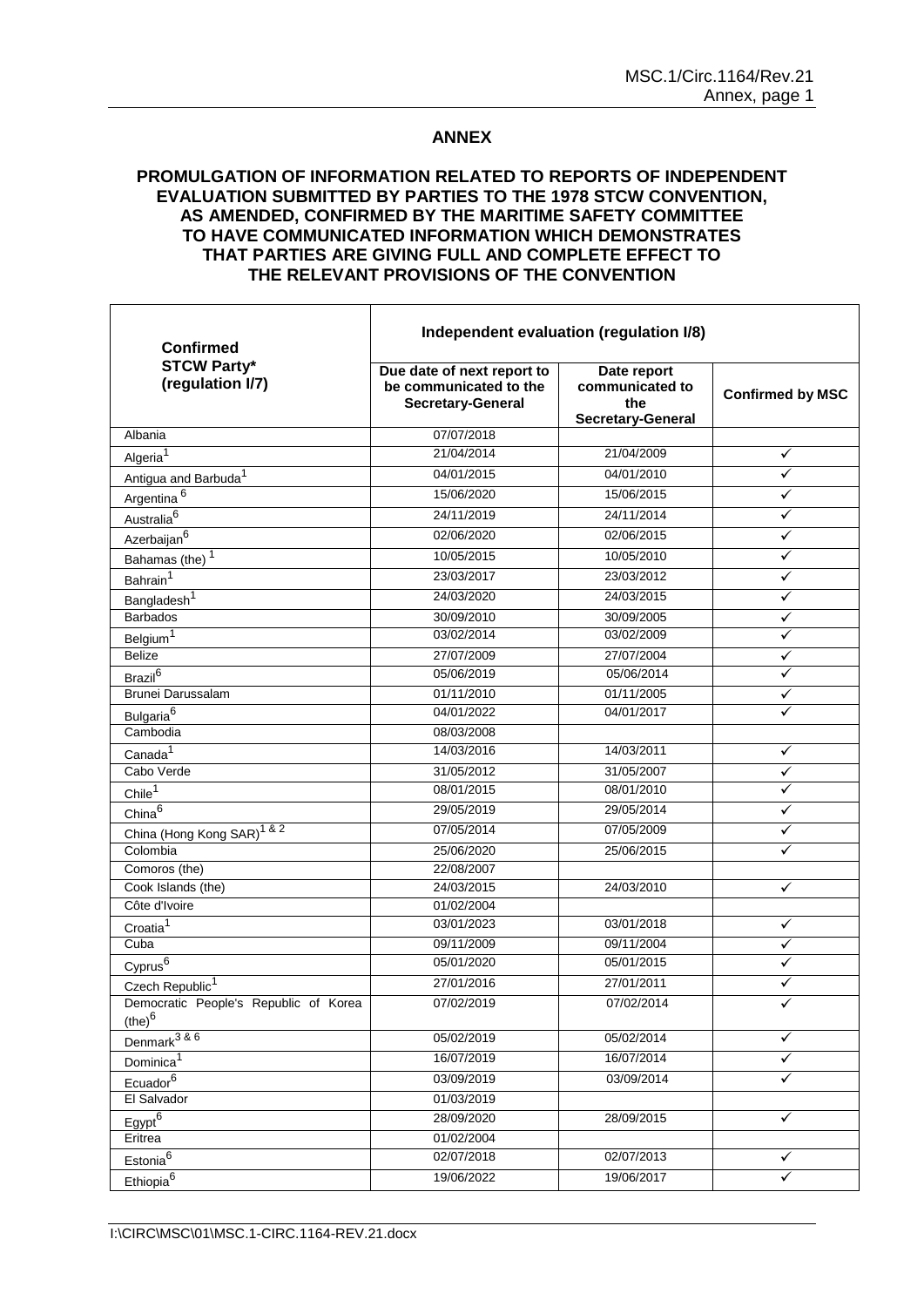| <b>Confirmed</b>                                  | Independent evaluation (regulation I/8)                                          |                                                                   |                         |  |
|---------------------------------------------------|----------------------------------------------------------------------------------|-------------------------------------------------------------------|-------------------------|--|
| <b>STCW Party*</b><br>(regulation I/7)            | Due date of next report to<br>be communicated to the<br><b>Secretary-General</b> | Date report<br>communicated to<br>the<br><b>Secretary-General</b> | <b>Confirmed by MSC</b> |  |
| Fiji                                              | 01/02/2004                                                                       |                                                                   |                         |  |
| Finland <sup>6</sup>                              | 18/10/2022                                                                       | 18/10/2017                                                        | $\checkmark$            |  |
| Erance <sup>1</sup>                               | 06/02/2014                                                                       | 06/02/2009                                                        | $\checkmark$            |  |
| Georgia <sup>1</sup>                              | 10/03/2021                                                                       | 10/03/2016                                                        | ✓                       |  |
| $Germany^6$                                       | 11/02/2020                                                                       | 11/02/2015                                                        | ✓                       |  |
| Ghana <sup>1</sup>                                | 14/06/2015                                                                       | 14/06/2010                                                        | ✓                       |  |
| Greece $6$                                        | 05/01/2020                                                                       | 05/01/2015                                                        | ✓                       |  |
| Guatemala                                         | 17/12/2008                                                                       |                                                                   |                         |  |
| Honduras <sup>1</sup>                             | 23/07/2017                                                                       | 23/07/2012                                                        | ✓                       |  |
| Hungary <sup>1</sup>                              | 15/05/2020                                                                       | 15/05/2015                                                        | ✓                       |  |
| Iceland                                           | 03/01/2023                                                                       | 03/01/2018                                                        | ✓                       |  |
| India <sup>6</sup>                                | 03/03/2020                                                                       | 03/03/2015                                                        | ✓                       |  |
| Indonesia <sup>6</sup>                            | 01/12/2020                                                                       | 01/12/2015                                                        | ✓                       |  |
| Iran (Islamic Republic of) <sup>6</sup>           | 23/12/2019                                                                       | 23/12/2014                                                        | ✓                       |  |
| Ireland <sup>6</sup>                              | 09/02/2020                                                                       | 09/02/2015                                                        | ✓                       |  |
| Israel <sup>1</sup>                               | 06/07/2015                                                                       | 06/07/2010                                                        | ✓                       |  |
| Italy                                             | 11/06/2019                                                                       | 11/06/2014                                                        | ✓                       |  |
| Jamaica <sup>6</sup>                              | 24/07/2022                                                                       | 24/07/2017                                                        | ✓                       |  |
| Japan $\overline{6}$                              | 04/09/2019                                                                       | 04/09/2014                                                        | ✓                       |  |
| Jordan (The Hashemite Kingdom of) <sup>1</sup>    | 03/05/2023                                                                       | 03/05/2018                                                        | ✓                       |  |
| Kenya                                             | 13/04/2021                                                                       | 13/04/2016                                                        | ✓                       |  |
| Kiribati                                          | 03/06/2013                                                                       | 03/06/2008                                                        | ✓                       |  |
| Kuwait                                            | 28/02/2010                                                                       | 28/02/2005                                                        | ✓                       |  |
| Latvia <sup>6</sup>                               | 06/08/2019                                                                       | 06/08/2014                                                        | ✓                       |  |
| Lebanon                                           | 01/02/2004                                                                       |                                                                   |                         |  |
| Liberia <sup>6</sup>                              | 05/04/2021                                                                       | 05/04/2016                                                        | ✓                       |  |
| Lithuania <sup>6</sup>                            | 10/02/2019                                                                       | 10/02/2014                                                        | ✓                       |  |
| Luxembourg <sup>1</sup>                           | 18/01/2015                                                                       | 18/01/2010                                                        | ✓                       |  |
| Libya                                             | 01/02/2004                                                                       |                                                                   |                         |  |
| Madagascar <sup>1</sup>                           | 01/08/2023                                                                       | 01/08/2018                                                        |                         |  |
| Malawi                                            | 01/02/2004                                                                       |                                                                   |                         |  |
| Malaysia<br>Maldives                              | 23/08/2009<br>11/06/2009                                                         | 23/08/2004<br>11/06/2004                                          | ✓<br>$\checkmark$       |  |
|                                                   | 15/10/2023                                                                       | 15/10/2018                                                        | ✓                       |  |
| Malta <sup>6</sup>                                | 23/02/2023                                                                       | 23/02/2018                                                        | ✓                       |  |
| Marshall Islands (the) <sup>6</sup><br>Mauritania | 06/08/2004                                                                       |                                                                   |                         |  |
| Mauritius <sup>6</sup>                            | 25/10/2021                                                                       | 25/10/2016                                                        | ✓                       |  |
| Mexico                                            | 25/08/2010                                                                       | 25/08/2005                                                        | ✓                       |  |
| Micronesia (Federated States of)                  | 14/04/2005                                                                       |                                                                   |                         |  |
| Montenegro**<br>(Part of former Yugoslavia)       | 02/11/2010                                                                       | 02/11/2005                                                        | $\checkmark$            |  |
| Morocco <sup>1</sup>                              | 27/05/2015                                                                       | 27/05/2010                                                        | ✓                       |  |
| Mozambique                                        | 01/02/2004                                                                       |                                                                   |                         |  |
| Myanmar <sup>7</sup>                              | 27/02/2022                                                                       | 27/02/2017                                                        | $\checkmark$            |  |
| Netherlands (the) <sup>4</sup>                    | 04/02/2009                                                                       | 04/02/2004                                                        | ✓                       |  |
| New Zealand <sup>1</sup>                          | 22/09/2015                                                                       | 22/09/2010                                                        | ✓                       |  |
| Nigeria <sup>1</sup>                              | 23/07/2014                                                                       | 23/07/2009                                                        | ✓                       |  |
| Norway <sup>1</sup>                               | 04/01/2015                                                                       | 04/01/2010                                                        | ✓                       |  |
| Oman                                              | 14/01/2023                                                                       | 14/01/2018                                                        | ✓                       |  |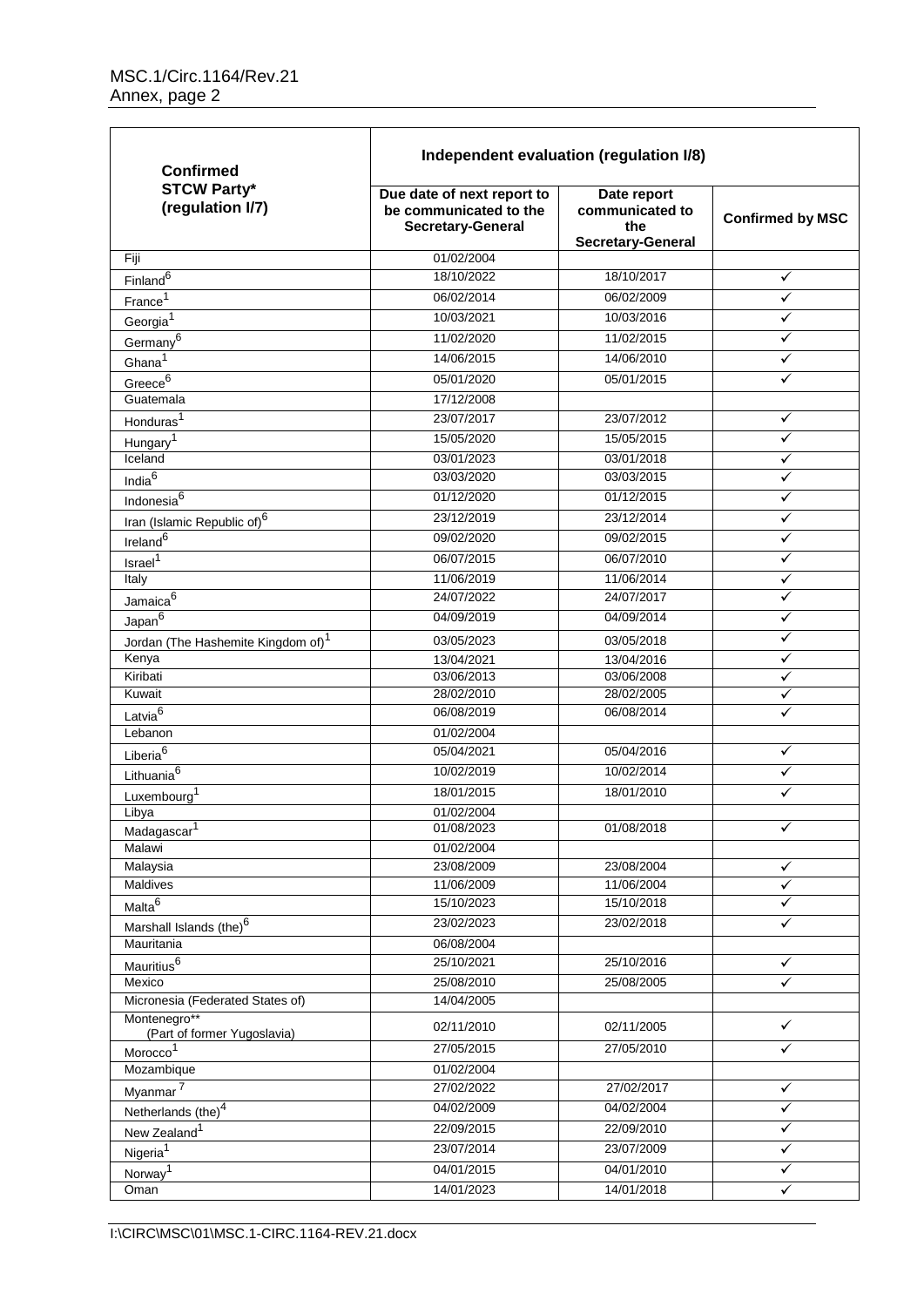| <b>Confirmed</b><br><b>STCW Party*</b><br>(regulation I/7) | Independent evaluation (regulation I/8)                                          |                                                            |                         |  |
|------------------------------------------------------------|----------------------------------------------------------------------------------|------------------------------------------------------------|-------------------------|--|
|                                                            | Due date of next report to<br>be communicated to the<br><b>Secretary-General</b> | Date report<br>communicated to<br>the<br>Secretary-General | <b>Confirmed by MSC</b> |  |
| Pakistan <sup>1</sup>                                      | 17/08/2014                                                                       | 17/08/2009                                                 | $\checkmark$            |  |
| Palau                                                      | 23/07/2023                                                                       |                                                            |                         |  |
| Panama <sup>1</sup>                                        | 01/02/2023                                                                       | 01/02/2018                                                 | ✓                       |  |
| Papua New Guinea                                           | 26/05/2011                                                                       | 26/05/2006                                                 | ✓                       |  |
| Peru                                                       | 04/11/2010                                                                       | 04/11/2005                                                 | ✓                       |  |
| Philippines (the) <sup>1</sup>                             | 03/02/2014                                                                       | 03/02/2009                                                 |                         |  |
| Poland <sup>1</sup>                                        | 06/12/2015                                                                       | 06/12/2010                                                 | ✓                       |  |
| Portugal                                                   | 23/11/2009                                                                       | 23/11/2004                                                 |                         |  |
| Qatar                                                      | 12/02/2014                                                                       |                                                            | ✓<br>✓                  |  |
|                                                            |                                                                                  | 12/02/2009                                                 | ✓                       |  |
| Republic of Korea (the) <sup>6</sup>                       | 26/09/2016                                                                       | 26/09/2011                                                 |                         |  |
| Romania <sup>1</sup>                                       | 02/04/2012                                                                       | 02/04/2007                                                 | ✓                       |  |
| Russian Federation (the) <sup>1</sup>                      | 13/05/2020                                                                       | 13/05/2015                                                 | ✓                       |  |
| Saint Vincent and the Grenadines <sup>1</sup>              | 22/10/2014                                                                       | 22/10/2009                                                 | ✓                       |  |
| Samoa                                                      | 01/02/2004                                                                       |                                                            |                         |  |
| Saudi Arabia                                               | 30/04/2017                                                                       | 30/04/2012                                                 | ✓                       |  |
| Senegal                                                    | 01/02/2004                                                                       |                                                            |                         |  |
| Serbia** (Part of former Yugoslavia)                       | 01/02/2004                                                                       |                                                            |                         |  |
| Seychelles                                                 | 28/07/2019                                                                       |                                                            |                         |  |
| Singapore <sup>6</sup>                                     | 12/06/2022                                                                       | 12/06/2017                                                 | ✓                       |  |
| Slovak Republic <sup>1</sup>                               | 24/10/2016                                                                       | 24/10/2011                                                 | ✓                       |  |
| Slovenia <sup>1</sup>                                      | 04/02/2014                                                                       | 04/02/2009                                                 | ✓                       |  |
| Solomon Islands                                            | 13/10/2009                                                                       | 13/10/2004                                                 |                         |  |
| South Africa                                               | 04/09/2011                                                                       | 04/09/2006                                                 | ✓                       |  |
| Spain <sup>6</sup>                                         | 20/08/2019                                                                       | 20/08/2014                                                 |                         |  |
| Sri Lanka <sup>6</sup>                                     | 04/07/2021                                                                       | 04/07/2016                                                 | ✓                       |  |
| Sweden <sup>1</sup>                                        | 11/03/2014                                                                       | 11/03/2009                                                 | ✓                       |  |
| Switzerland                                                | 25/01/2011                                                                       | 25/01/2006                                                 | ✓                       |  |
| Syrian Arab Republic                                       | 29/11/2022                                                                       | 29/11/2017                                                 |                         |  |
| Thailand                                                   | 08/11/2016                                                                       | 08/11/2011                                                 | ✓                       |  |
| Togo                                                       | 01/02/2004                                                                       |                                                            |                         |  |
| Tonga                                                      | 17/07/2008                                                                       | 17/07/2003                                                 | v                       |  |
| Trinidad and Tobago                                        | 26/09/2011                                                                       | 26/09/2006                                                 | ✓                       |  |
| Tunisia <sup>1</sup>                                       | 18/04/2016                                                                       | 18/04/2011                                                 | ✓                       |  |
| Turkey <sup>1</sup>                                        | 23/01/2014                                                                       | 23/01/2009                                                 | ✓                       |  |
| Tuvalu <sup>1</sup>                                        | 16/08/2016                                                                       | 16/08/2011                                                 | ✓                       |  |
| Ukraine <sup>6</sup>                                       | 21/01/2019                                                                       | 21/01/2014                                                 | ✓                       |  |
| United Arab Emirates (the)                                 | 01/02/2004                                                                       |                                                            |                         |  |
| United Kingdom (the) $\overline{1,5}$                      | 06/11/2016                                                                       | 06/11/2011                                                 | ✓                       |  |
| Bermuda <sup>1</sup>                                       | 06/04/2016                                                                       | 06/04/2011                                                 | ✓                       |  |
| <b>British Virgin Islands</b><br>$\blacksquare$            | 06/04/2016                                                                       | 06/04/2011                                                 | ✓                       |  |
| Cayman Islands <sup>1</sup><br>$\blacksquare$              | 06/04/2016                                                                       | 06/04/2011                                                 |                         |  |
| Gibraltar <sup>1</sup>                                     | 06/04/2016                                                                       | 06/04/2011                                                 | ✓                       |  |
| $\blacksquare$                                             | 06/04/2016                                                                       | 06/04/2011                                                 | ✓                       |  |
| Isle of Man <sup>1</sup><br>$\blacksquare$                 | 07/03/2022                                                                       | 07/03/2017                                                 | ✓                       |  |
| United Republic of Tanzania <sup>1</sup>                   | 12/06/2022                                                                       | 12/06/2017                                                 |                         |  |
| United States <sup>7</sup>                                 |                                                                                  |                                                            |                         |  |
| Uruguay <sup>1</sup>                                       | 03/02/2014                                                                       | 03/02/2009                                                 | ✓                       |  |
| Vanuatu                                                    | 15/11/2009                                                                       | 15/11/2004                                                 | ✓                       |  |
| Venezuela (Bolivarian Republic of)                         | 09/01/2011                                                                       | 09/01/2006                                                 | ✓                       |  |
| Viet Nam <sup>6</sup>                                      | 12/08/2019                                                                       | 12/08/2014                                                 | ✓                       |  |